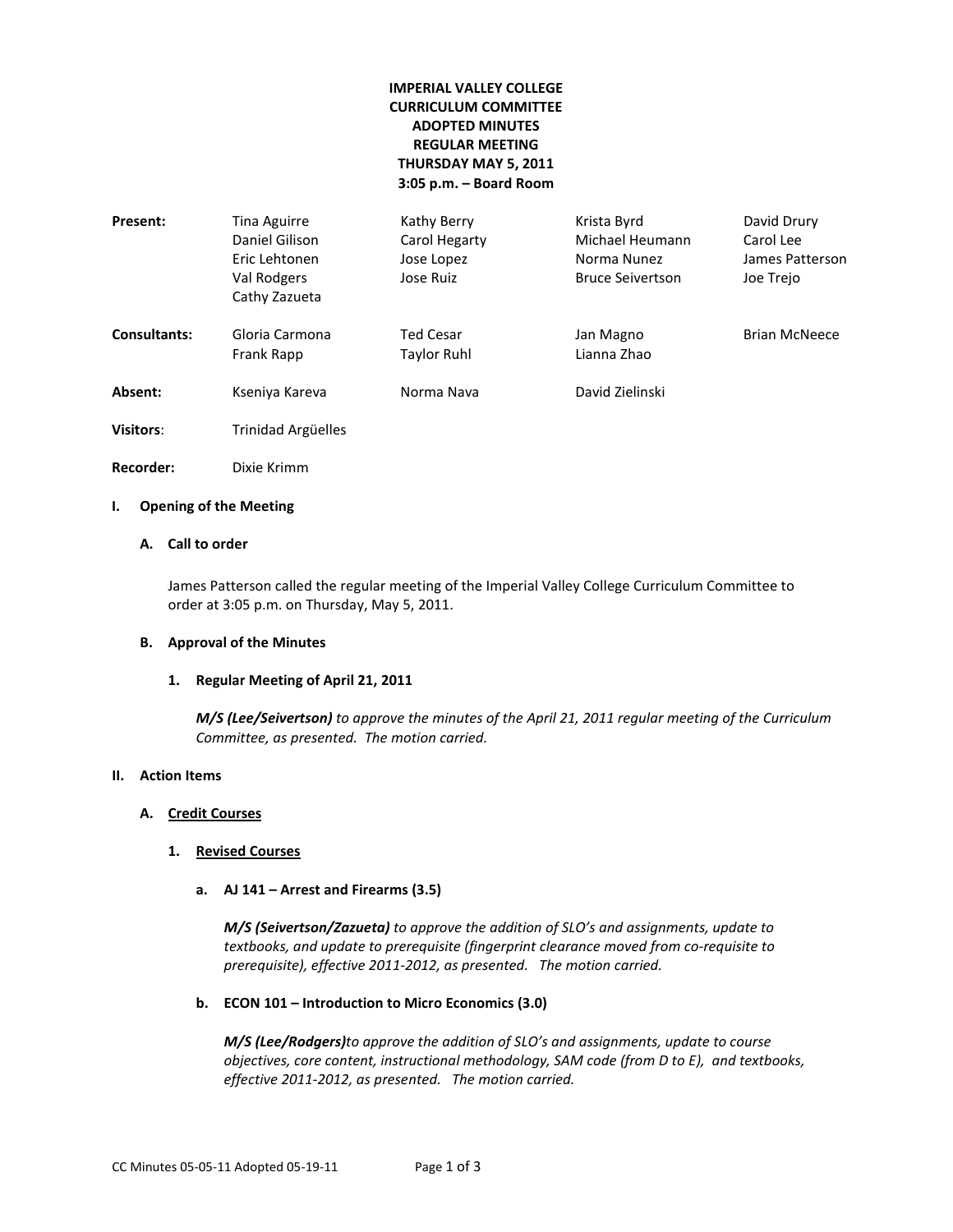### **c. ECON 102 – Introduction to Macro Economics (3.0)**

*M/S (Zazueta/Rodgers) to approve the addition of SLO's and assignments, update to instructional methodology, SAM code (from D to E), and textbooks, effective 2011-2012, as presented. The motion carried.*

## **d. ENGL 250 – Creative Writing (3.0)**

*M/S (Heumann/Zazueta) to approve the addition of SLO's and assignments, update to course description, core content, instructional methodology, methods of evaluation, and textbooks, effective 2011- 2012, as presented. The motion carried.*

## **2. New Courses**

## **a. ENGL 010 – English Composition – Accelerated (4.0)**

*M/S (Heumann/Rodgers) to approve the addition of ENGL 010 to the credit curriculum, effective 2011 - 2012, as presented. (1 – abstention) The motion carried.*

## **b. SPCH 150 – Intercultural Communication (3.0)**

*M/S (Rodgers/Zazueta) to approve the addition of SPCH 150 to the credit curriculum, effective 2011 - 2012, as presented. The motion carried.*

Discussion:

a. No prerequisite required; ENGL 101 will be submitted for revision with ENGL 010 as an additional prerequisite. Members from the English Department provided clarification and data explaining the benefits of the accelerated course. This course will be offered in the Fall on an experimental basis to determine if this type of class will work for our college population. This course was developed after the model presented by Chabot College. Other colleges are following the model as well. Brian McNeece presented slides to show data on success.

Question was raised about deleting any of the ENLG 96-99 basic skills courses; response – if successful the four courses would be reduced to two courses following the Chabot College model.

Concern was expressed over taking faculty to teach nontransferable courses; response was that these sections would be offered as an alternative within the nontransferable courses currently slated to be offered; not to reduce transferrable courses.

Discussion ensued regarding counseling students; Brian McNeece suggested meeting with the counselors to discuss any concerns with advising students about taking this course.

b. Information in the GE section on CurricUNET removed.

### **B. Distance Education Courses – Addendum Documentation**

#### **1. ENGL 250 – Creative Writing (3.0)**

*M/S (Heumann/Lee) to approve the Distance Education Addendum for ENGL 250, effective 2011 – 2012, to provide greater access and allow the inclusion of all modalities of learning, as presented. The motion carried.*